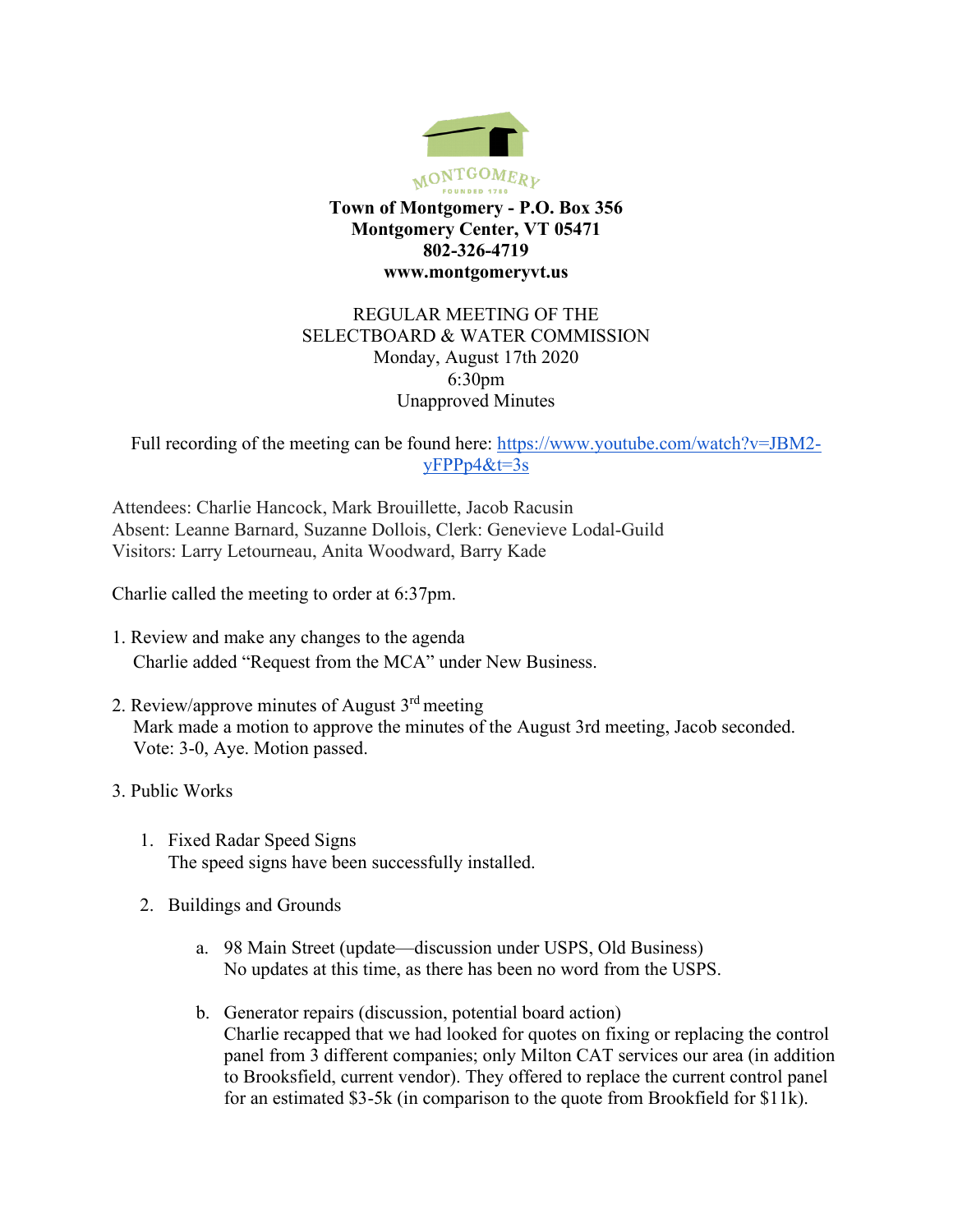Charlie gave them the go-ahead, so they have started work. Milton CAT is also preparing a service agreement so that the Town can swap service from Brookfield, should we want to do that. The generator should be repaired within the next week.

c. Transportation Alternatives Program (TAP) re: Longley Bridge Road project (update)

The project kick-off is due to take place at 11am on August 25th on site.

d. FEMA (update)

Charlie reported that we are still progressing with receiving reimbursement requests. There is a bit of a stall because any time work is done in a stream, permission is required, even retroactively, from the Army Corps of Engineers and the Department of Environmental Conservation.

## 4. Visitors

Barry Kade asked which of the tax due dates would mark delinquency. Charlie responded that after November  $13<sup>th</sup>$ , there would be delinquency for the entire education portion and  $\frac{2}{3}$ of the municipal portion. After May 13<sup>th</sup>, there would be delinquency for the remaining 1⁄3 of the municipal portion.

## 5. Water Commission Issues

Mark reported that Ross flushed the hydrants.

# 6. Old Business

- a. COVID-19 and Municipal/Local Response (updates/discussion) no updates/discussion
- b. Electric Vehicle Charging Stations (update) carryover
- c. Wastewater and Streetscape Projects (updates)
	- i. Status updates

Charlie reported that we should be hearing from the USDA this week on their funding offer; our project qualifies as a regional economic development initiative, which can further expand its funding potential. The Town heard from the Northern Borders Regional Commission last week to ask for affirmation that we could still go through with our projects with even partial funding (e.g. \$500,000 instead of \$1 million). We submitted that affirmation. The NRBC is voting this Friday, so we should know after Friday.

ii. Timeline—Action Items/Next Steps

There is a Public Information Meeting on August  $19<sup>th</sup>$  at 6pm. While it is public, individual invitations were sent to property owners within the wastewater system area to ensure greater awareness. The agenda for the meeting is loose and will include time for the engineers to answer construction and engineering questions.